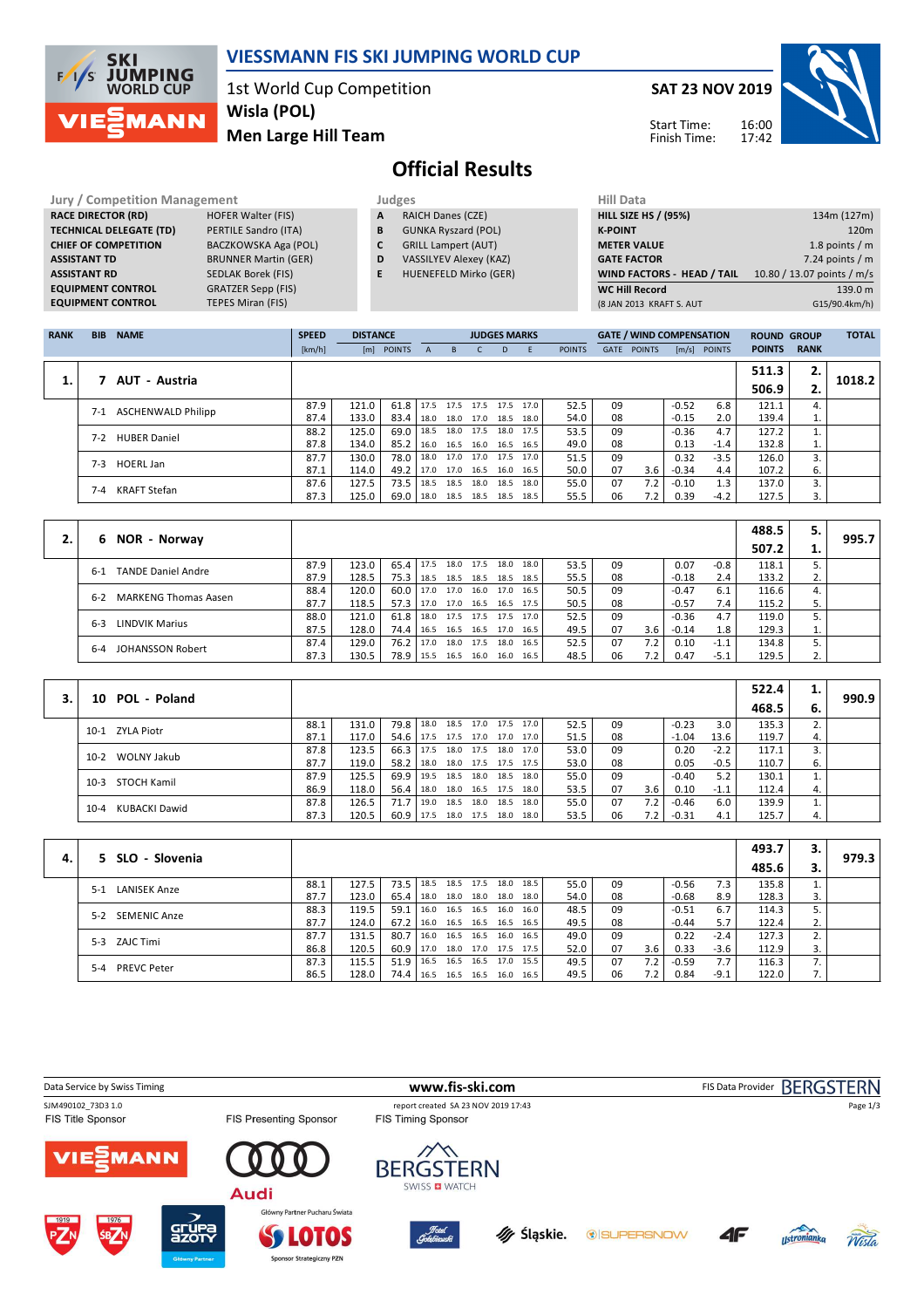

**VIESSMANN FIS SKI JUMPING WORLD CUP**

1st World Cup Competition **Wisla (POL)**

**SAT 23 NOV 2019**

Start Time: Finish Time:



**Men Large Hill Team**

## **Official Results**

| <b>RANK</b> | <b>BIB</b> | <b>NAME</b>                | <b>SPEED</b> | <b>DISTANCE</b> |                                 |              |                          | <b>JUDGES MARKS</b> |           |      |               |             | <b>GATE / WIND COMPENSATION</b> |         |                | <b>ROUND GROUP</b> |             | <b>TOTAL</b> |
|-------------|------------|----------------------------|--------------|-----------------|---------------------------------|--------------|--------------------------|---------------------|-----------|------|---------------|-------------|---------------------------------|---------|----------------|--------------------|-------------|--------------|
|             |            |                            | [km/h]       |                 | [m] POINTS                      | $\mathsf{A}$ | $-B$                     |                     | D.        | - F  | <b>POINTS</b> | <b>GATE</b> | <b>POINTS</b>                   |         | $[m/s]$ POINTS | <b>POINTS</b>      | <b>RANK</b> |              |
|             |            |                            |              |                 |                                 |              |                          |                     |           |      |               |             |                                 |         |                |                    |             |              |
|             |            |                            |              |                 |                                 |              |                          |                     |           |      |               |             |                                 |         |                | 493.3              | 4.          |              |
| 5.          |            | 9 GER - Germany            |              |                 |                                 |              |                          |                     |           |      |               |             |                                 |         |                | 479.3              | 4.          | 972.6        |
|             | $9 - 1$    | <b>FREITAG Richard</b>     | 87.7         | 121.5           | 62.7                            |              | 16.5 16.5 16.5 17.5 16.0 |                     |           |      | 49.5          | 09          |                                 | $-0.12$ | 1.6            | 113.8              | 6.          |              |
|             |            |                            | 87.2         | 122.0           | 63.6                            |              | 17.0 17.5 17.5 17.5 18.0 |                     |           |      | 52.5          | 08          |                                 | 0.05    | $-0.5$         | 115.6              | 5.          |              |
|             | $9-2$      | <b>EISENBICHLER Markus</b> | 88.1         | 123.5           | 66.3                            |              | 18.5 18.0 17.0           |                     | 18.0 17.5 |      | 53.5          | 09          |                                 | $-0.05$ | 0.7            | 120.5              |             |              |
|             |            |                            | 87.8         | 122.5           | 64.5                            |              | 17.5 17.5 17.5 18.0 18.0 |                     |           |      | 53.0          | 08          |                                 | $-0.11$ | 1.4            | 118.9              | 4.          |              |
|             | $9 - 3$    | LEYHE Stephan              | 89.0         | 121.0           | 61.8                            |              | 18.0 18.0 17.0 17.5 17.5 |                     |           |      | 53.0          | 09          |                                 | $-0.33$ | 4.3            | 119.1              | 4.          |              |
|             |            |                            | 88.0         | 123.5           | 66.3                            |              | 18.0 18.0 17.5 17.5 18.0 |                     |           |      | 53.5          | 07          | 3.6                             | 0.36    | $-3.9$         | 119.5              | 2.          |              |
|             |            | 9-4 GEIGER Karl            | 87.9         | 130.0           | 78.0                            |              | 19.0 17.0 17.5           |                     | 18.5      | 16.5 | 53.0          | 07          | 7.2                             | $-0.13$ | 1.7            | 139.9              |             |              |
|             |            |                            | 87.4         | 120.0           | 60.0   17.5 17.5 17.0 17.5 17.5 |              |                          |                     |           |      | 52.5          | 06          | 7.2                             | $-0.43$ | 5.6            | 125.3              | 6.          |              |
|             |            |                            |              |                 |                                 |              |                          |                     |           |      |               |             |                                 |         |                |                    |             |              |

|    |                             |      |       |                                 |                                 |  |                |      |      |    |                  |         |        | 470.8 | 6.   |       |
|----|-----------------------------|------|-------|---------------------------------|---------------------------------|--|----------------|------|------|----|------------------|---------|--------|-------|------|-------|
| 6. | JPN - Japan<br>8            |      |       |                                 |                                 |  |                |      |      |    |                  |         |        | 476.2 | 5.   | 947.0 |
|    | SATO Yukiya<br>$8-1$        | 87.2 | 126.0 | 70.8   18.0 17.5 17.5 18.0 17.5 |                                 |  |                |      | 53.0 | 09 |                  | $-0.23$ | 3.0    | 126.8 |      |       |
|    |                             | 86.9 | 117.5 | 55.5 17.5 16.5 17.0 17.0 17.0   |                                 |  |                |      | 51.0 | 08 |                  | $-0.65$ | 8.5    | 115.0 | 6.   |       |
|    | NAKAMURA Naoki<br>$8 - 2$   | 87.6 | 117.5 | 55.5   17.5 17.5 17.0 17.0 17.0 |                                 |  |                |      | 51.5 | 09 |                  | $-0.47$ | 6.1    | 113.1 | ь.   |       |
|    |                             | 87.5 | 125.5 | 69.9   17.5 17.5 17.0 17.0 17.5 |                                 |  |                |      | 52.0 | 08 |                  | 0.13    | $-1.4$ | 120.5 | 3. I |       |
|    | KOBAYASHI Junshiro<br>$8-3$ | 87.4 | 114.0 | 49.2   17.5 17.0 17.0 17.0 16.5 |                                 |  |                |      | 51.0 | 09 |                  | $-0.79$ | 10.3   | 110.5 | ь.   |       |
|    |                             | 86.9 | 117.0 | 54.6 17.5 17.0 17.0 17.0 16.5   |                                 |  |                |      | 51.0 | 07 | 3.6 <sub>1</sub> | $-0.10$ | 1.3    | 110.5 |      |       |
|    | KOBAYASHI Ryoyu<br>$8 - 4$  | 87.6 | 118.0 | $56.4$   18.0                   |                                 |  | 17.5 17.0 17.5 | 16.5 | 52.0 | 07 | 7.2              | $-0.37$ | 4.8    | 120.4 | 6.   |       |
|    |                             | 87.2 | 128.5 |                                 | 75.3   17.0 18.0 17.0 17.5 18.5 |  |                |      | 52.5 | 06 | 7.2              | 0.44    | $-4.8$ | 130.2 | ⊥.   |       |

|                                   |      |       |               |              |           |                     |                     |      |    |       |         |        | 431.9 | 7. |       |
|-----------------------------------|------|-------|---------------|--------------|-----------|---------------------|---------------------|------|----|-------|---------|--------|-------|----|-------|
| 4 SUI - Switzerland               |      |       |               |              |           |                     |                     |      |    |       |         |        | 398.2 |    | 830.1 |
| DESCHWANDEN Gregor<br>$4 - 1$     | 87.9 | 115.0 | $51.0$   17.0 |              |           | 17.0 17.0 16.5      | 16.5                | 50.5 | 09 |       | $-0.28$ | 3.7    | 105.2 | 8. |       |
|                                   | 87.3 | 113.5 | $48.3$   16.5 |              |           | 17.0 16.5 16.5      | 16.5                | 49.5 | 08 |       | $-0.14$ | 1.8    | 99.6  | 7. |       |
| <b>SCHULER Andreas</b><br>$4 - 2$ | 88.1 | 105.5 | $33.9$ 15.5   |              |           | 16.0 15.5 16.0      | 15.5                | 47.0 | 09 |       | $-0.26$ | 3.4    | 84.3  | 9. |       |
|                                   | 87.8 | 120.0 | $60.0$   16.0 |              |           | 16.5 17.0 17.5 17.0 |                     | 50.5 | 08 |       | 0.33    | $-3.6$ | 106.9 | 7. |       |
| <b>PETER Dominik</b><br>$4 - 3$   | 88.0 | 118.0 | 56.4 17.5     |              |           |                     | 17.0 17.0 17.5 17.0 | 51.5 | 09 |       | 0.16    | $-1.7$ | 106.2 | 8. |       |
|                                   | 87.0 | 90.0  |               | $6.0$   15.5 |           | 15.0 15.0 15.0 15.5 |                     | 45.5 | 07 | 3.6   | $-0.84$ | 11.0   | 66.1  | 8. |       |
| PEIER Killian<br>4-4              | 87.3 | 129.5 | 77.1   18.0   |              |           | 18.5 17.5 18.5 17.5 |                     | 54.0 | 07 | 7.2   | 0.19    | $-2.1$ | 136.2 | 4. |       |
|                                   | 86.9 | 125.5 | $69.9$   18.0 |              | 18.5 18.0 | 18.0                | 18.0                | 54.0 | 06 | 7.2 I | 0.51    | $-5.5$ | 125.6 | 5. |       |

|    | 1 FIN - Finland                   |      |       |        |                     |      |      |                     |      |      |    |     |         |        | 364.3 | 8.         |       |
|----|-----------------------------------|------|-------|--------|---------------------|------|------|---------------------|------|------|----|-----|---------|--------|-------|------------|-------|
| 8. |                                   |      |       |        |                     |      |      |                     |      |      |    |     |         |        | 336.1 | 8.         | 700.4 |
|    | ALAMOMMO Andreas<br>$1 - 1$       | 88.2 | 108.0 | 38.4   | 16.0                | 16.5 |      | 16.0 16.5           | 16.0 | 48.5 | 09 |     | 0.02    | $-0.2$ | 86.7  |            |       |
|    |                                   | 87.3 | 106.0 | 34.8   | 16.5                |      |      | 16.5 16.0 16.0 16.0 |      | 48.5 | 08 |     | $-0.22$ | 2.9    | 86.2  | 8.         |       |
|    | <b>NOUSIAINEN Eetu</b><br>$1 - 2$ | 87.6 | 109.0 | 40.2 l | 16.5                | 16.0 | 16.0 | 16.0                | 16.0 | 48.0 | 09 |     | $-0.18$ | 2.4    | 90.6  |            |       |
|    |                                   | 87.4 | 114.0 | 49.2   | 16.5                |      |      | 17.0 16.5 17.0 17.0 |      | 50.5 | 08 |     | 0.07    | $-0.8$ | 98.9  | 8.         |       |
|    | MAATTA Jarkko<br>$1 - 3$          | 88.1 | 111.0 | 43.8   | 16.0                |      |      | 16.5 16.0 16.0 16.0 |      | 48.0 | 09 |     | $-0.21$ | 2.7    | 94.5  |            |       |
|    |                                   | 87.1 | 96.0  | 16.8 l | 15.5 15.5 16.0 15.5 |      |      |                     | 16.0 | 47.0 | 07 | 3.6 | $-0.55$ | 7.2    | 74.6  | $\prime$ . |       |
|    | KYTOSAHO Niko<br>$1 - 4$          | 86.5 | 105.0 | 33.0   | 16.0                |      |      | 16.5 15.5 16.0 16.0 |      | 48.0 | 07 | 7.2 | $-0.33$ | 4.3    | 92.5  |            |       |
|    |                                   | 86.5 | 99.5  | 23.1   | 16.0                |      |      | 15.5 15.5 16.0 16.5 |      | 47.5 | 06 | 7.2 | 0.13    | $-1.4$ | 76.4  |            |       |

## **not qualified for 2nd round**

| : - Czech Republic<br><b>CZE</b> |      |       |                   |      |      |                |      |                     |      |    |         |         |            | 331.2 |     | 331.2 |
|----------------------------------|------|-------|-------------------|------|------|----------------|------|---------------------|------|----|---------|---------|------------|-------|-----|-------|
| <b>POLASEK Viktor</b><br>$3-1$   | 87.8 | 115.5 | 51.9 17.0         |      |      |                |      | 16.5 16.5 16.5 17.0 | 50.0 | 09 |         | $-0.43$ | 5.6        | 107.5 |     |       |
| STURSA Voitech<br>$3-2$          | 87.9 | 95.5  | 15.9 <sub>1</sub> | 16.0 |      | 15.5 15.5 15.5 |      | 16.0                | 47.0 | 09 |         | $-0.21$ | ۷.         | 65.6  | 10. |       |
| $3-3$<br>KOUDELKA Roman          | 87.2 | 108.0 | 38.4              | 17.0 | 16.5 | 16.0           | 16.0 | 16.5                | 49.0 | 09 |         | $-0.11$ | 1.4        | 88.8  | 10. |       |
| <b>SAKALA Filip</b><br>$3 - 4$   | 87.6 | 106.0 | 34.8              | 9.5  | 9.5  | $Q \nabla$     | 9.5  | 9.5                 | 28.5 | 07 | $\cdot$ |         | - 11<br>∸∙ | 69.3  | 10. |       |

| 10. | <b>RUS - Russia</b>                         |      |       |           |                  |                |                     |      |      |    |     |         |        | 298.1 | 10. | 298.1 |
|-----|---------------------------------------------|------|-------|-----------|------------------|----------------|---------------------|------|------|----|-----|---------|--------|-------|-----|-------|
|     | NAZAROV Mikhail<br>2-1                      |      | DSQ   |           | SCE <sub>4</sub> |                |                     |      |      |    |     |         |        | 0.0   |     |       |
|     | <b>TROFIMOV Roman Sergeevich</b><br>$2 - 2$ | 87.9 | 109.0 | 40.2      | 15.5             | 15.5 15.5 16.0 |                     | 15.5 | 46.5 | 09 |     | $-0.64$ | 8.4    | 95.1  |     |       |
|     | <b>KLIMOV Evgeniv</b><br>$2 - 3$            | 87.8 | 116.0 | 52.8 15.5 |                  |                | 15.5 15.5 15.5 15.5 |      | 46.5 | 09 |     | $-0.57$ |        | 106.7 |     |       |
|     | <b>KORNILOV Denis</b><br>4- (               | 86.9 | 110.5 | 42.9 15.5 |                  | 16.0 15.5      | 15.5                | 15.5 | 46.5 | 07 | 7.2 | 0.03    | $-0.3$ | 96.3  |     |       |

| Data Service by Swiss Timing                   |                               | www.fis-ski.com                                                  | FIS Data Provider BERGSTERN |
|------------------------------------------------|-------------------------------|------------------------------------------------------------------|-----------------------------|
| SJM490102 73D3 1.0<br><b>FIS Title Sponsor</b> | <b>FIS Presenting Sponsor</b> | report created SA 23 NOV 2019 17:43<br><b>FIS Timing Sponsor</b> | Page 2/3                    |
| <b>VIE MANN</b>                                | Audi                          | <b>BERGSTERN</b><br>SWISS <b>EI</b> WATCH                        |                             |